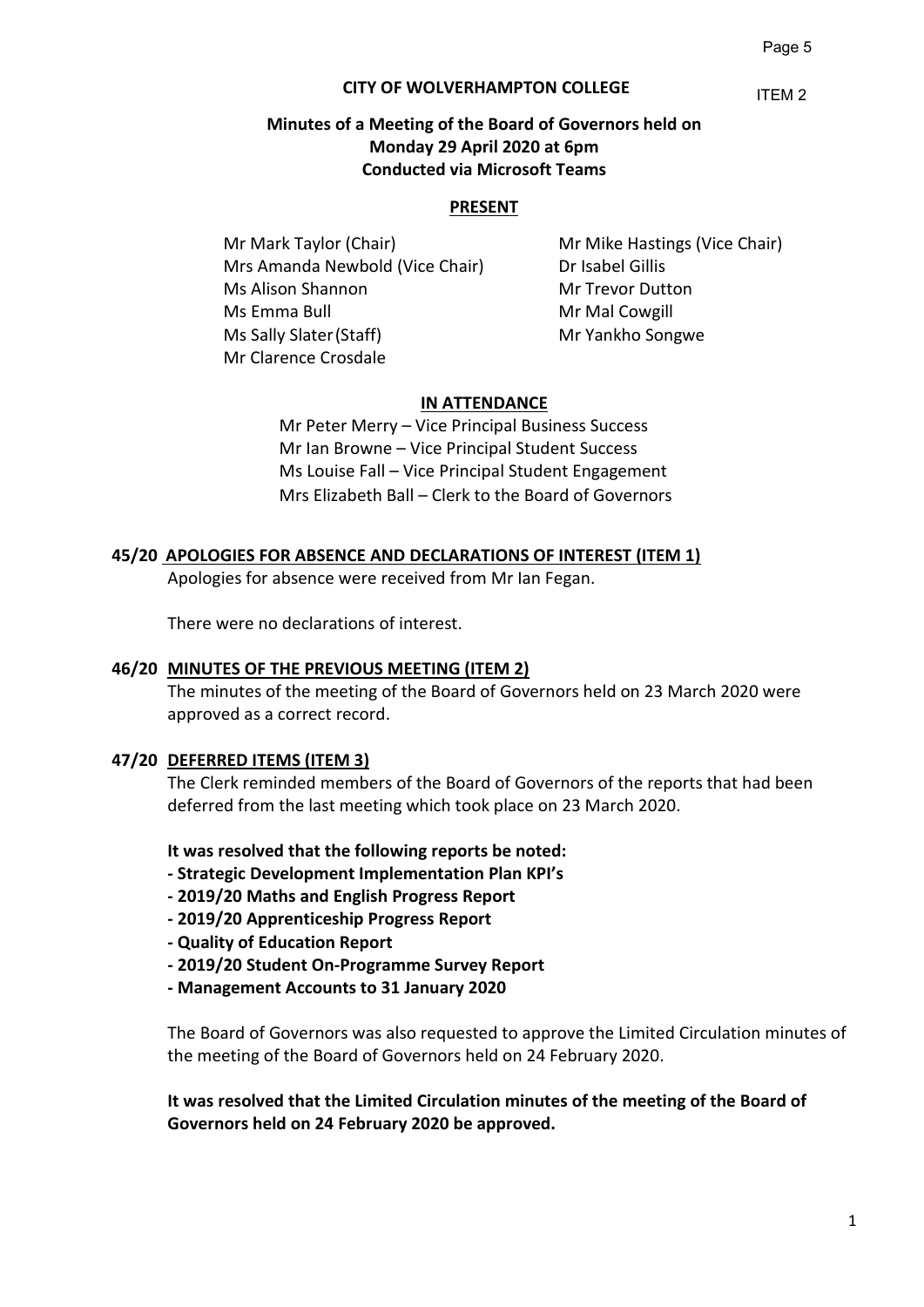# **48/20 IBR UPDATE (ITEM 4 (a))**

The Principal provided an update in relation to the IBR process and advised that whilst discussions are continuing, no significant progress had been made during the past couple of months.

It was noted that discussions are continuing with Barclays Bank and with the ESFA but that in view of the current situation the potential for short term borrowing has not been pursued.

The Principal reported that it was hoped to finalise the IBR by 31 July 2020 and that the work conducted by BDO has now concluded. Whilst the intention had been to reach a common platform that could be relied upon by the Bank and the ESFA it was noted that things have now changed in view of the circumstances surrounding the COVID 19 outbreak with cashflow being of particular concern.

Governors were advised that recently the Chair and Principal had received correspondence from the FE Commissioner's Office offering support to Colleges. It was noted that following a discussion with the ESFA it may be in the College's interest for a member of the FE Commissioner's Team to attend the next formal meeting between the College and the ESFA.

The Board of Governors supported the involvement of the FE Commissioner which may also be an opportunity to obtain further support for the College and the CLQ project.

# **49/20 CLQ AND COWTECHC UPDATE (ITEM 4 (b))**

The Principal reported that the Black Country LEP have released £257k for the CoWTechC development for Engineering and Motor Vehicle. This is to provide detailed designs up to RIBA stage 3 and will allow enabling works to begin in the summer if funding is confirmed.

In relation to the rest of the CLQ project it was noted that things were currently at a standstill and that the next major activity would be to go to market for contractors but that this could not happen in view of the current uncertainty around funding.

The Principal reported that it was not yet clear whether the funding would be provided by the Black Country LEP, the DfE or the Combined Authority, but that discussions and briefings about the project are continuing.

Governors noted the update and commented that it was frustrating that the project was ready to proceed but was delayed as a result of the funding and the current crisis.

# **50/20 COLLEGE REPORT (ITEM 5)**

# **1. INTRODUCTION**

The Principal emphasised that the response of the students and the staff at the College to the current situation had been fabulous and that in comparison to many other Colleges the level of student engagement continued to be at a high level.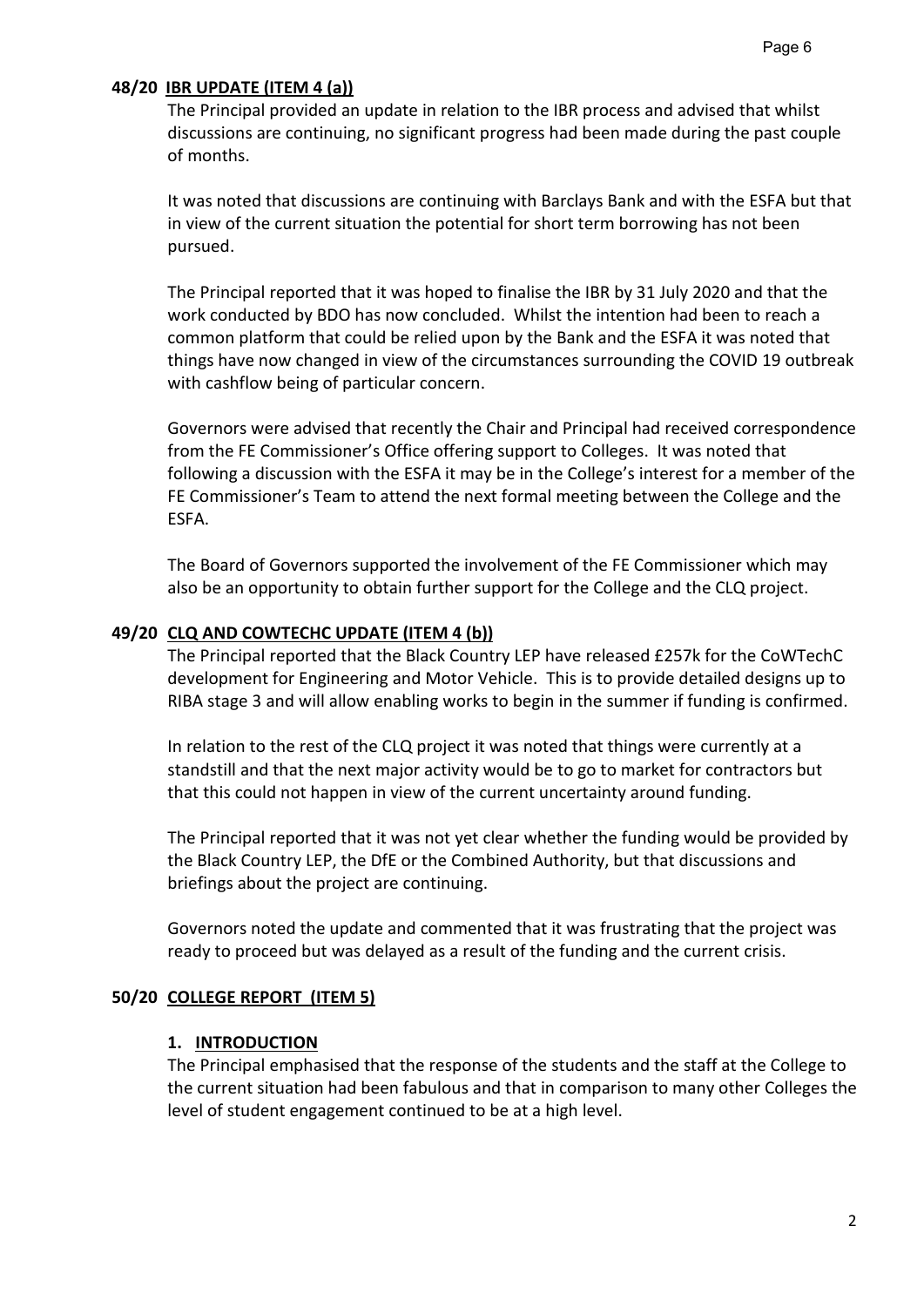Governors and the EMT echoed their thanks to the staff for their ongoing efforts and it was agreed that the Chair of the Board of Governors would circulate a note to recognise this.

# *Action: Chair of the Board of Governors*

# **2. STUDENT SUCCESS**

## **2018/19 National Achievement Rates Tables (NART)**

The Vice Principal Student Success presented the report on the College's performance against the 2018/19 National Achievement rates.

It was highlighted that the overall College performance remains above the National Average and that the College ranks 3rd out of all 15 West Midland Colleges across all levels of qualifications and ages.

For 16-18 year olds at level 3 the College ranks joint 1 in the West Midlands and  $18<sup>th</sup>$ Across the Country and at levels 1 and 2 is ranked at number 2 in the West Midlands and Black Country.

In relation to 19+, whilst achievement rates at level 2 are below NART these are above the weighted national average on ProAchieve and are a result of the mix and match of courses offered by the College.

Governors commented that this was a fantastic achievement for the College and that they were very impressed with this part of the report.

## **Learner Engagement**

The Vice Principal Student Success reported that staff had adapted exceptionally well to the need to develop their digital skills and deliver face-to-face online learning.

Governors noted the percentage attendance at online teaching session for each faculty, with many being over 60%, however it was also noted that the message that GCSE's and A levels were to be cancelled had caused many learners to disengage.

Governors asked about the impact on the students' qualifications and whether the low take up was due to a lack of access to technology. They were advised that the College was emphasising that learning should continue as usual and that the lack of IT is an issue for some students.

It was noted that some students do not even have access to the internet and the College was trying to identify and provide help for these students, including access to Government support for disadvantaged students and the bursary scheme.

Governors also asked about the position where courses could not be delivered online and were advised that staff continue to engage with these students on a one to one basis.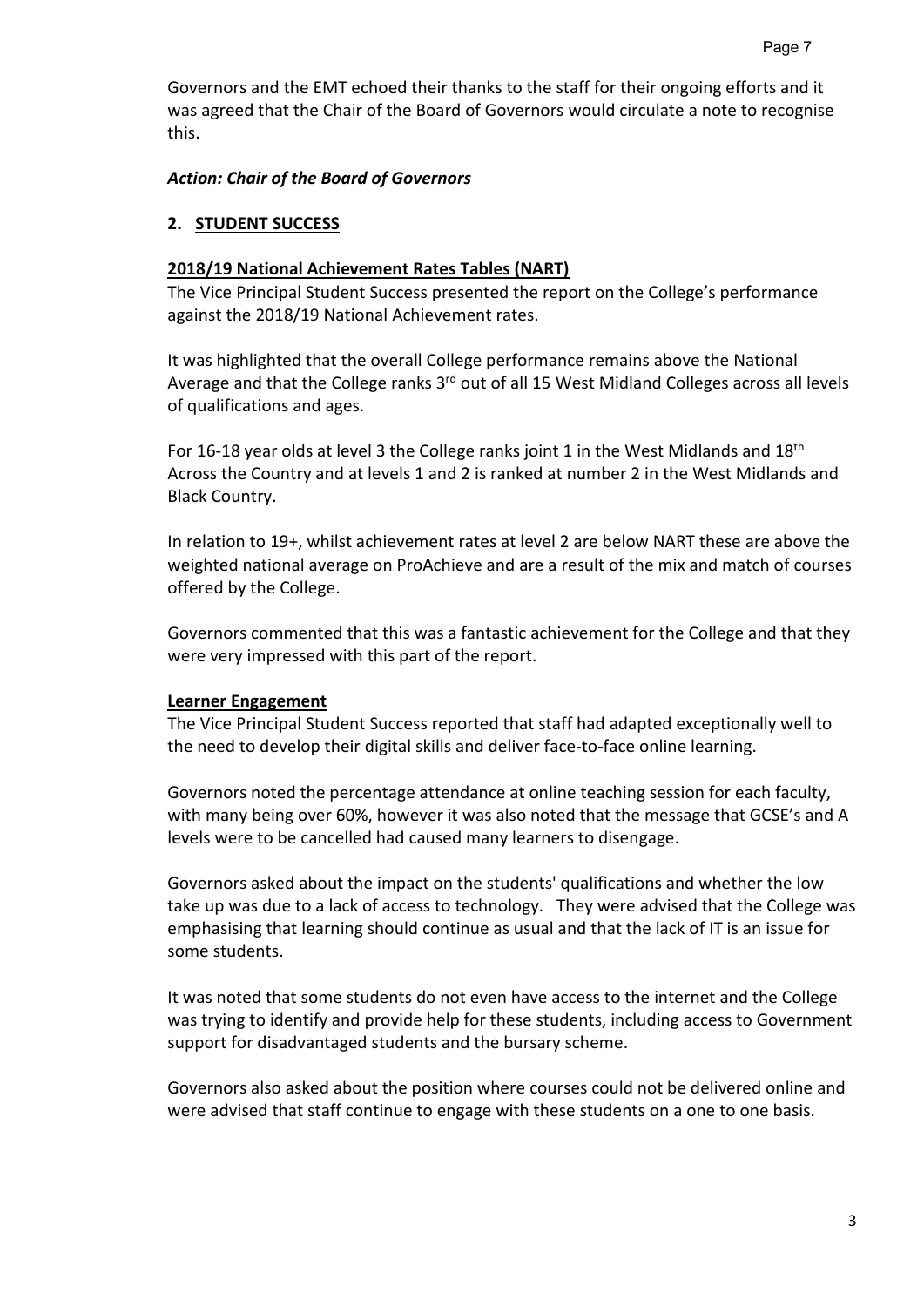# **Grading of Assessments**

The Vice Principal Student Success reported that there remains a lot of confusion about the grading of assessments, but that it was announced in March 2020 that GCSE and A level examinations would be cancelled. As a result, the College will need to provide information in relation to each student which will be used to standardise judgements across all schools and Colleges.

It was noted that this will be particularly difficult where students commenced their studies in February 2020 and Governors asked whether some students may be disadvantaged where they did not have a positive classroom experience.

The Vice Principal Student Success advised that the College will be relying on the professionalism of staff to make those assessments and that there will be a transparent process to evidence that these are based on performance and are not affected by relationships and individual personalities. Governors were assured that if any assessment appeared not to reflect a student's performance this would be challenged and reviewed by the Curriculum Manager.

The Principal commented that the cancellation of exams would probably have unintended consequences for the future and may result in a considerable number of resits for the College and the sector.

## **Impact on Apprenticeships**

The Vice Principal Student Success reported the COVID 19 outbreak was significantly impacting on the majority of employment sectors and particularly on staff employed in the Service Industries.

Governors noted the national response to the Government's Job Retention Scheme and the number of apprentices that had been furloughed and the number that have been placed on a break in learning. It was reported that currently, only 61% of the College apprentices remain in learning. Governors were disappointed to note that 16 apprentices have already been withdrawn due to redundancy or dismissal and that this number may increase.

The Vice Principal Business Success reported that he would be updating Governors on the impact on the College's financial position as part of his report, but that the position will impact on 'carry in' and the ability to achieve the target next year.

# **3. STUDENT ENGAGEMENT**

# **Support and Monitoring of Vulnerable Students**

The Vice Principal Student Engagement emphasised the effort that is being made by staff at the College to support vulnerable students and that since the full College closure support and monitoring of all 165 EHCP students has been a priority in terms of their wellbeing and curriculum engagement.

Governors noted the regular contact that was taking place and the risk assessment which had 'rag' rated students based on concerns. It was also noted that the College has weekly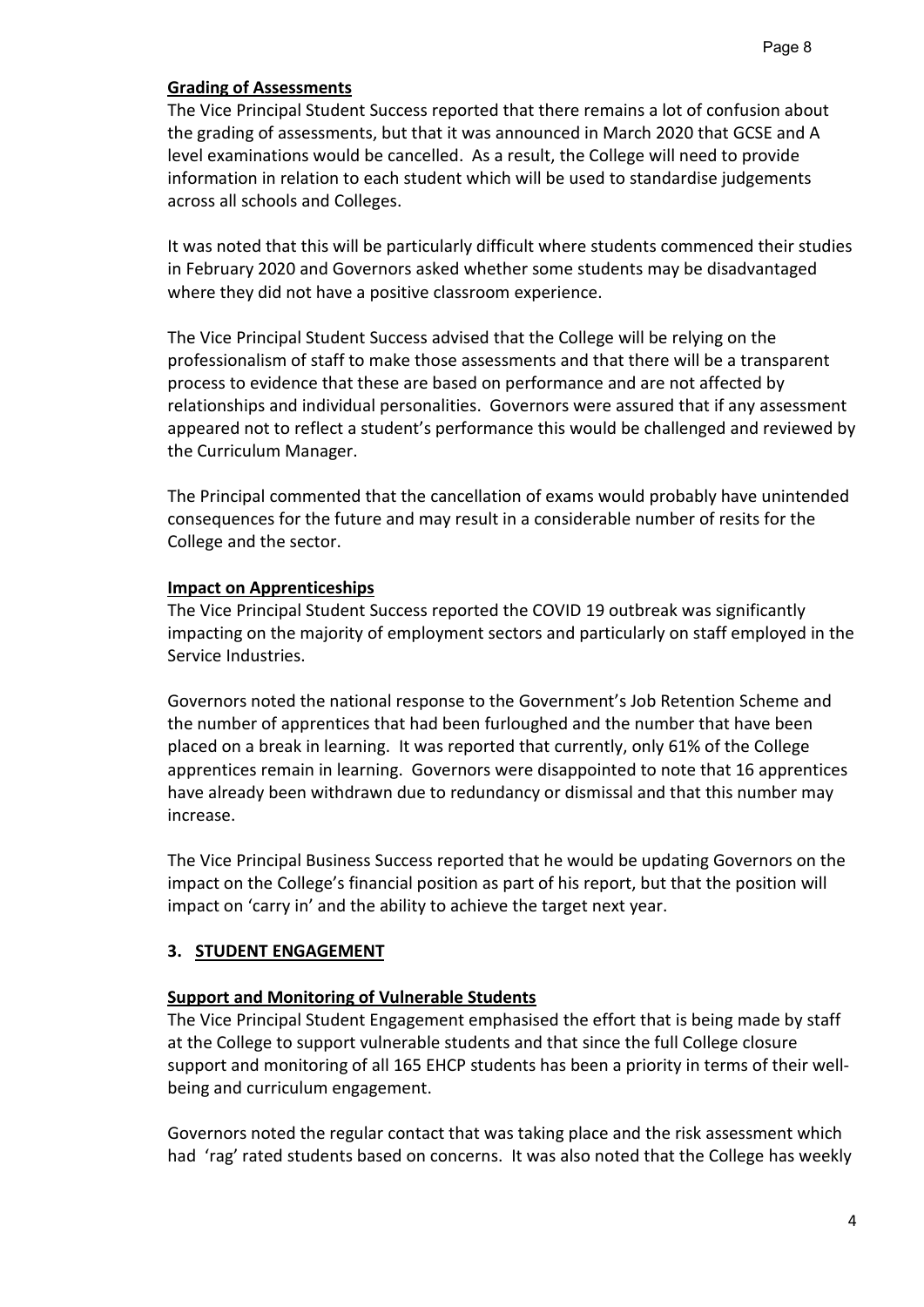meetings with the Local Authority to review the position and that the City Council have recognised and praised the work of the College teams.

The Vice Principal Student Engagement reported that all safeguarding referrals remain in contact with their safeguarding link and that since full closure the College continues to provide students with food vouchers although so far only approximately half of eligible students have accessed this support.

Governors asked whether the College was confident that the support and monitoring of students will continue to be effective for as long as the lockdown is in place and were advised that there was confidence that this would be sustained.

It was reported that staff have changed their way of working and are continuing to do case conferences via telephone or video conferencing and support is being provided for students who are transitioning to college.

Governors noted that some students are making contact with staff just to talk to them and Governors asked whether in view of the potential for an increase in domestic violence, there is an opportunity for students to discuss any domestic pressures.

It was also noted that across the NHS it had become clear that agile/home working can lead to increased safeguarding concerns for adults and Governors asked whether the College was checking with students and promoting contact services.

The Vice Principal Student Engagement confirmed that the safeguarding team are dealing with this and if any student has had an issue in the past they are contacted regularly.

She confirmed that referrals continue to be made through the College's internal services and social services are liaising with the Safeguarding team.

It was emphasised that students are continuing to engage in a variety of ways and Governors noted that social media is also being used to promote the wellbeing of students and staff.

# **Applications**

The Vice Principal Student Engagement confirmed that since the report was written the College has received more applications with interviews being carried out via telephone or virtually.

It was noted that applications overall are higher than at the same point last year, with some areas including Business and Management, Health and Social Care, Public Services, Art and Design and Performing Arts showing increased numbers. Some areas however are showing a decrease and Governors asked when the College would implement the marketing campaign.

The Vice Principal Student Engagement reported that there has been dedicated marketing to increase numbers in these areas and that this marketing is ongoing.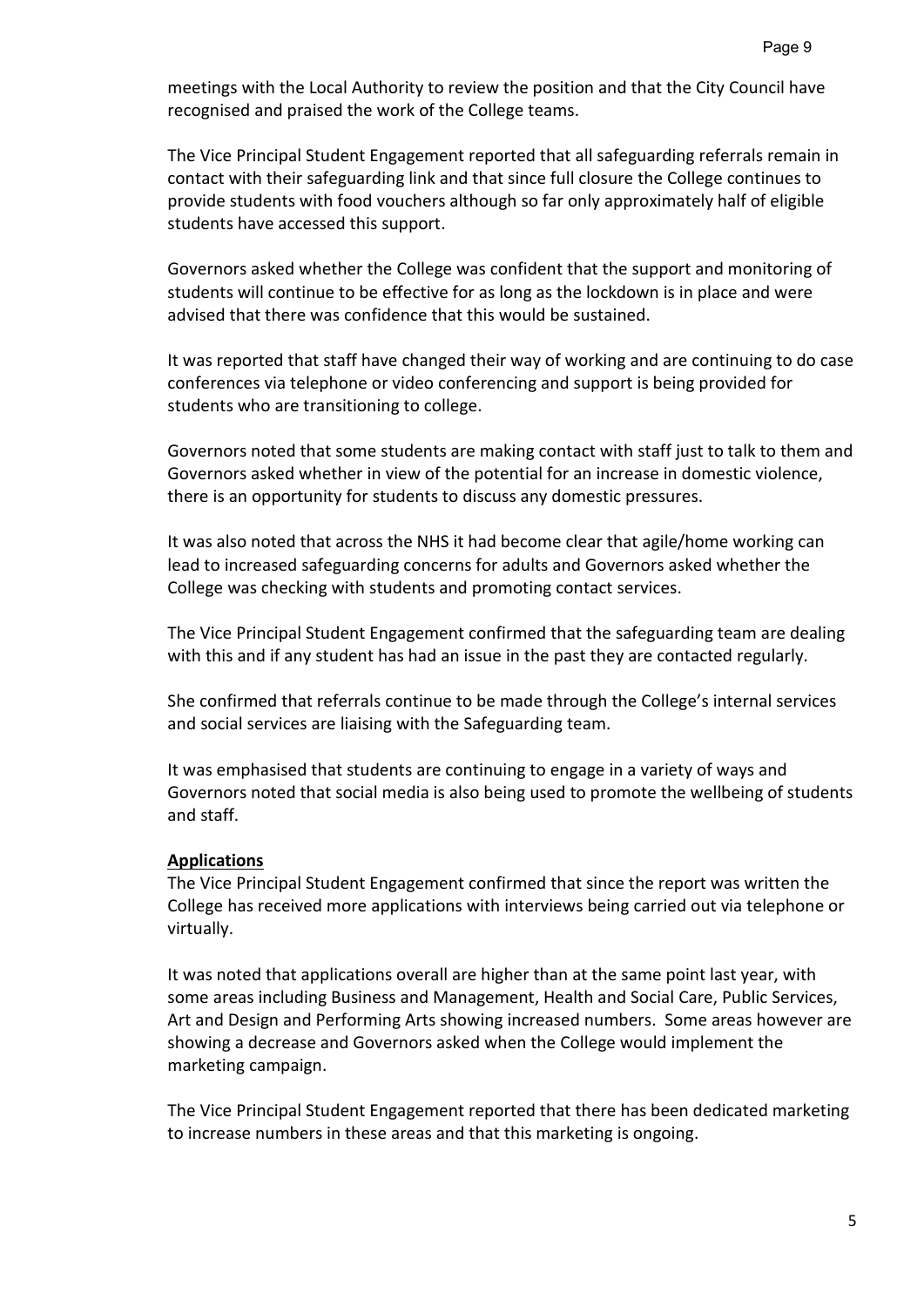It was reported that applications for the College's part-time provision remain buoyant with some areas showing significant growth including Health and Social Care and English. Governors were advised that the College is able to provide online courses in Health and Social Care and as a result some of these students may be able to commence their studies straight away.

Governors asked whether the College was taking action to engage with year 11 students and considering how to provide the necessary input about future studies, particularly when the College open evenings had been so successful in the past.

The Vice Principal Student Engagement reported that the College is continuing with its marketing campaign and that Curriculum areas will be holding question and answer sessions for which students will register. It was noted that for safeguarding reasons however the College will not be using a drop-in tool and students will be provided with an invite to the session.

Governors commented that whilst some companies are not being supportive, the interest in the College's apprenticeship provision has increased and they asked what action the College was taking to support these students.

The Vice Principal Student Engagement reported that the College would keep in contact with these students and provide them with support in preparing their CV and in developing interview skills.

It was noted that for the sector there will be a need to consider the additional skills that learners will require in the workplace e.g. the use of video conferencing tools and a decision had been taken prior to the COVID 19 outbreak that all students at City of Wolverhampton College will complete an online module as part of their course.

Governors asked whether any consideration had been given to the provision of additional training for individuals who were unemployed or who had been made redundant as a result of the current situation.

The Vice Principal Student Engagement advised that a series of short sessions had been launched as part of a toolkit to support individuals that does not involve coming into college and that this will be promoted to students and local communities alongside the support and courses that the College can provide.

## **New Student Records System**

The Vice Principal Student Engagement advised Governors that implementation of the new student records system remains on track with support and training for staff being provided remotely using Microsoft Teams.

Governors asked whether College staff have developed the skills to use the new technology that is being introduced and were advised that in addition to the training that is being delivered, staff are being supported by Learning Innovators and by the Business Learning and Technologies Manager via videos. It was noted that the skills level of all staff are increasing as individuals become more confident.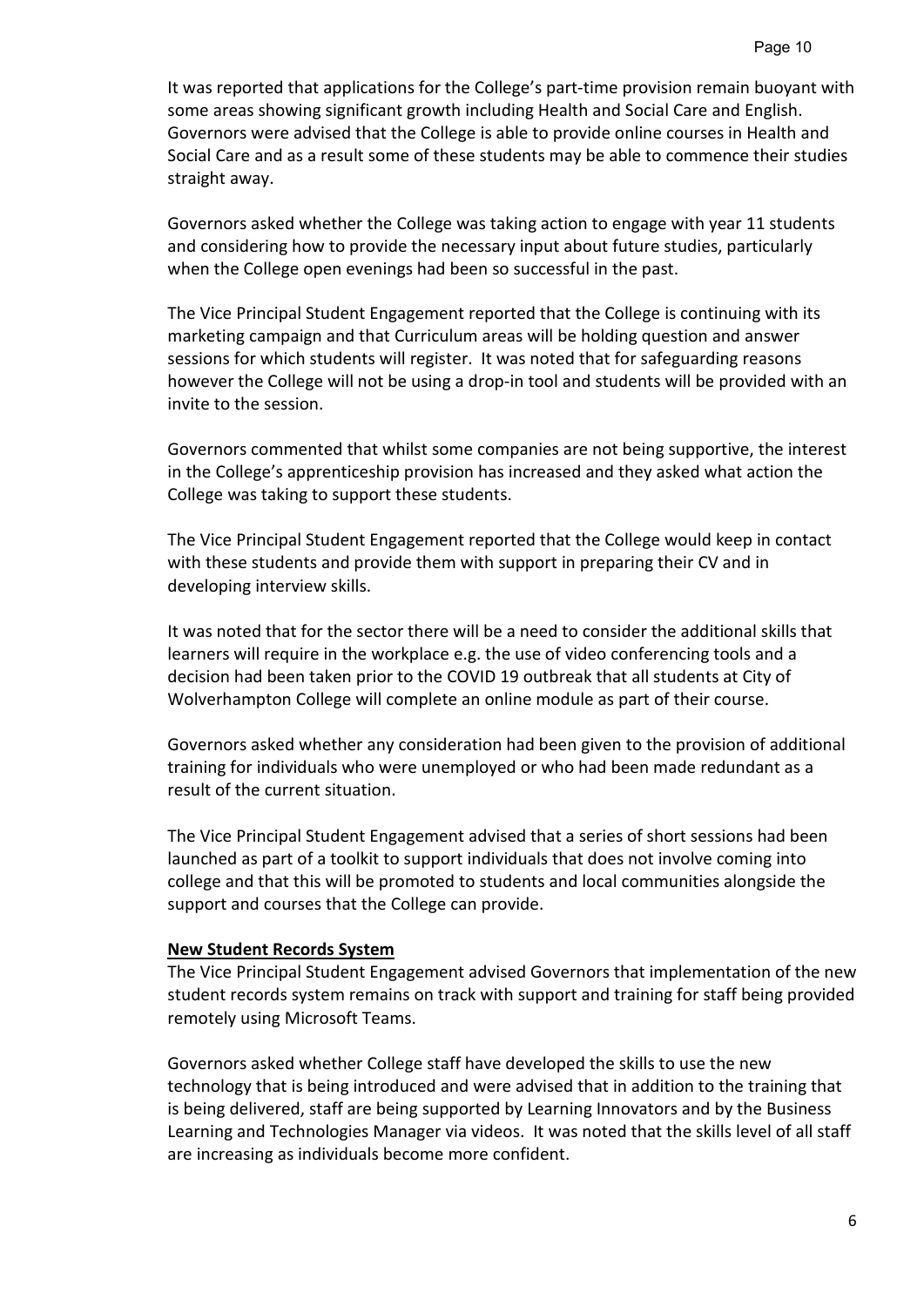It was also noted that there is a need to review the way in which the College delivers its future provision and that these discussions are already taking place in relation to CLQ.

# **4. PEOPLE ENGAGEMENT**

The Principal presented the report which provided an update on activities which were taking place to support the well-being of staff during the College closure and the monitoring of staff sickness.

Governors recognised the activity that was taking place to support staff but asked whether there were any particular issues that staff may be experiencing that may need further support to be put in place.

The Principal reported that the number of staff that are self-isolating, shielding or are sick for other reasons continues to be monitored and that the Vice Principal Student Engagement is providing information on a regular basis via email highlighting 'The College Team' site, the welfare support that is available and general information about student engagement and performance.

Governors asked whether the College anticipated that it would have any difficulties in the recruitment of staff particularly where the role would involve interaction with students.

The Principal reported that currently the College was not recruiting and had not placed any staff on furlough. There was a view, however, that technology can speed up the recruitment process and there will be a need to act quickly to support the Curriculum Plan.

# **5. BUSINESS SUCCESS**

# **March Management Accounts**

The Vice Principal Business Success presented the management accounts to 31 March 2020 and highlighted key points including the improvement in the operating surplus, the position in relation to apprenticeship funding and commercial activities and the increase in pay costs relating to 'cross-college' staff and agency staff.

The Vice Principal Business Success reported that importantly when the minimum cash position was reached in April 2020 the College retained a positive cash balance.

Governors noted the position in relation to Key Financial Performance Indicators and the Bank Covenants together with the review of the full-year forecast in view of the COVID 19 outbreak and the College closure.

# **COVID 19 Financial Update**

# Income

The Vice Principal Business Success reported on the impact of the COVID 19 outbreak on the College funding streams. He advised that based on the College's projections it is anticipated that 16-19 funding will be secured and that there will be no reconciliation of Adult Education funding provided that the College is on track to have delivered its allocations and continues to execute its best endeavours to support learners.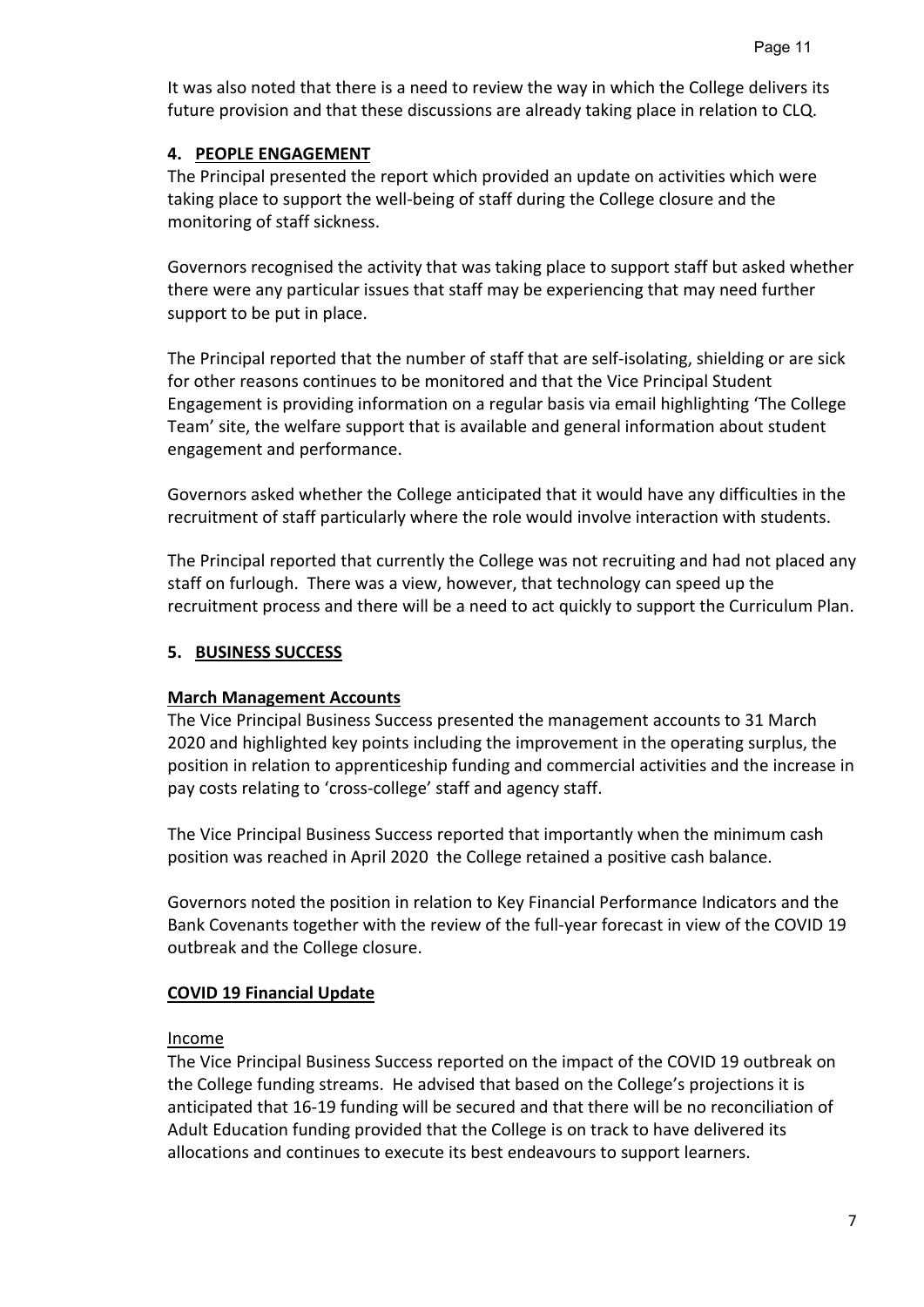## Apprenticeships

It was reported that the impact on apprenticeship funding is likely to be considerable due to apprentices being furloughed or laid off resulting in breaks in learning in their apprenticeships or withdrawal. Income will also be affected by a reduced number of 'rollover' learners.

Governors were advised that the Government had been slow in providing support but a recent notification indicates that provider relief will be available for non-levy funded apprenticeships which accounts for approximately half of the College's provision.

It was reported that approximately 40% of the College apprenticeships will have breaks in learning of more than four weeks and that as a result funding will be suspended.

#### Loans and HE

Whilst the Student Loans Company has provided assurances payments would continue to be honoured, the College will lose income if students choose to no longer participate.

#### Other Income

It was noted that the income generated by the College's commercial operations will be significantly impacted by the restrictions posed by the lockdown.

#### Pay Costs

The Vice Principal Business Success reported that the College had not yet furloughed any staff, and that guidance in relation to the furloughing of staff continues to be updated.

Whilst there are some concerns about the potential for double funding, where employees are not able to contribute remotely in roles that are not directly linked to core FE funded activities it is possible for the College to access the Government's Job Retention Scheme.

Governors asked how long the process of analysing staff who could be furloughed would take and were advised that those staff who are furthest removed from students in the classroom are easy to identify but it will also apply to some staff who deliver apprenticeships and in the classroom and this is more difficult.

Having identified the individuals that can be furloughed it is anticipated that the College would be able to claim approximately £50k per month.

He advised however that when staff were furloughed the intention was for the College to supplement the grant to ensure that all staff continue to receive 100% of their salary.

Governors agreed that the College should supplement the salaries of furloughed staff to ensure that they continue to receive 100%.

#### Agency Costs

Governors asked how many agency staff had been released as a result of the current situation.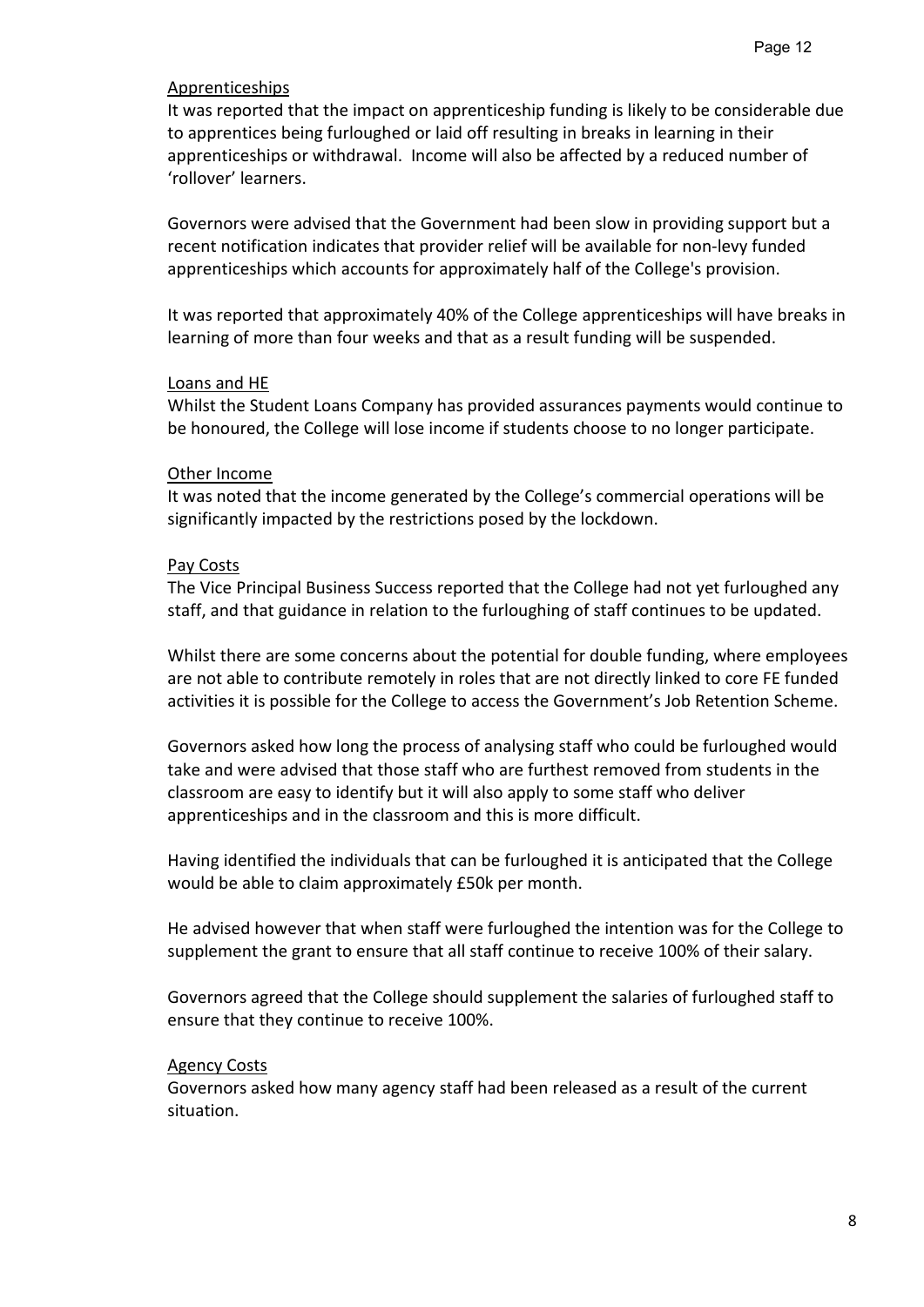The Vice Principal Business Success reported that approximately half of the College's agency staff had been released but that the agencies are expected to access the Government's Job Retention Scheme in order to mitigate the impact.

Governors noted the position in relation to agency spend prior to the College closure and asked whether this budget would always be overspent.

The Vice Principal Business Success reported that whilst the Curriculum Plan is in place at the start of the year and vacancies are planned, things can change very rapidly and group sizes and staff to student ratios can change putting pressure on staffing.

It was reported however that the position is now been managed effectively and that EMT consider a weekly report identifying levels of cost to ensure that there is no uncontrolled overspend.

#### Non-Pay Costs

The Vice Principal Business Success reported that in relation to non-pay costs the position was variable and would depend upon how long the College closure lasted.

Key areas of potential savings were indicated including utility costs and exam costs but it was noted that the position relating to bursaries remains uncertain. It was reported that discussions are continuing with the catering contractors to reach a mutual agreement.

Governors asked why, if there was only a 50% take-up of meal vouchers by students, there would be additional costs.

The Vice Principal Business Success reported that whilst the take up has not been as high as anticipated, the College has issued digital vouchers to all students and it is anticipated that the cost will increase.

Governors commented that it was important to ensure that students knew how the codes could be used and the Vice Principal Business Success reported that the College is able to monitor how the vouchers are being used and that information is being provided on how to access them.

Governors stated that this was reassuring, especially in relation to those vulnerable students who are currently considered to be high risk.

## Cash Flow

The Vice Principal Business Success referred Governors to the cash flow table included in the report.

It was noted that the position is changing on a daily basis and that there is an expectation that there will be a negative variance at the year-end and that the College will require additional support to rebalance the position at 31 July 2020. It was also noted that a further level of support may be required in 2020/21 depending on the impact of the pandemic on trading into the new year.